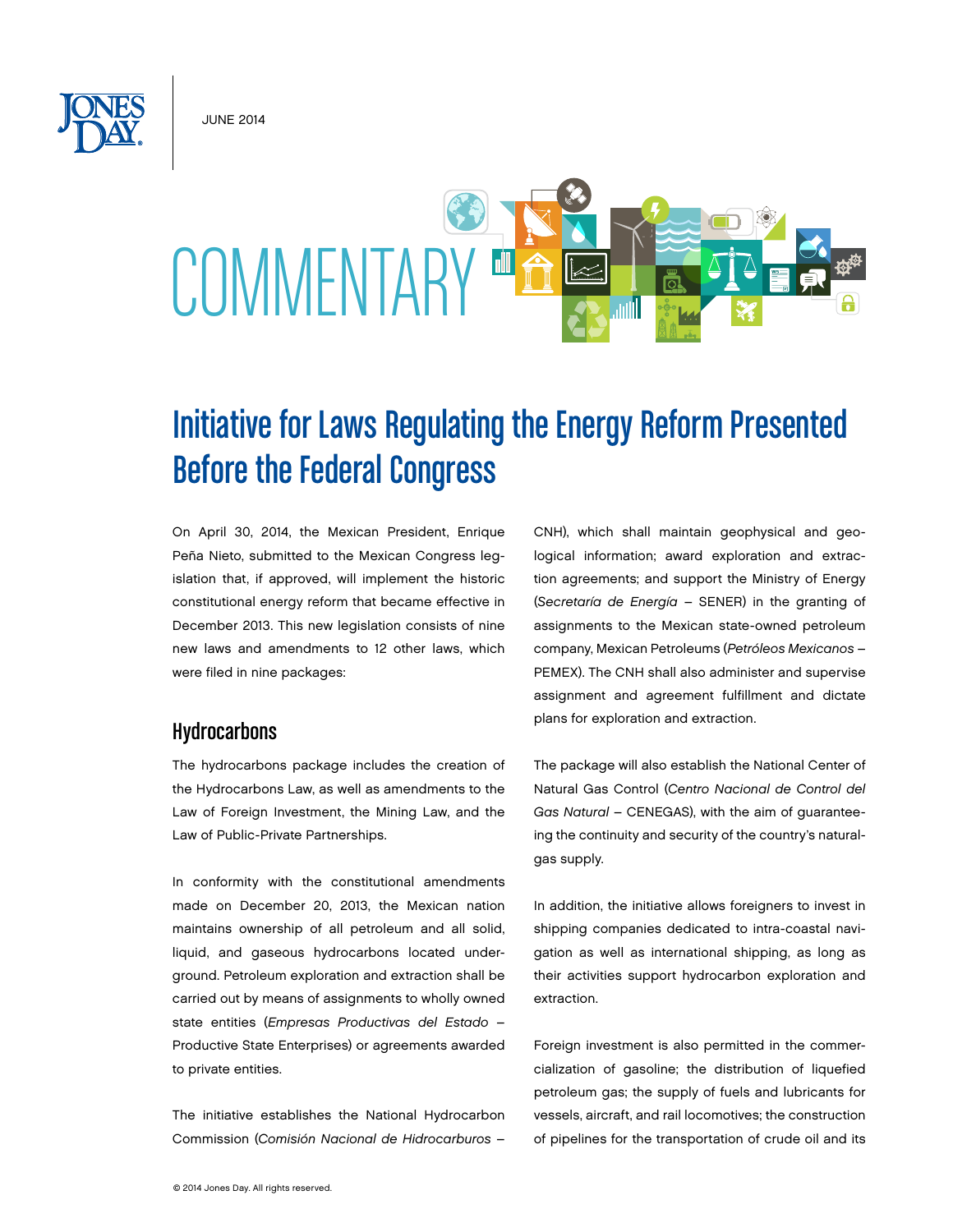byproducts; domestic ground-transportation activities for the hydrocarbon industry; and the drilling of oil and gas wells.

### Exploration and Extraction (Upstream)

Petroleum exploration and extraction shall be carried out through assignments to Productive State Enterprises or agreements awarded to private entities.

### *Assignments*

The SENER, subject to the ruling of the CNH, may grant assignments to PEMEX for hydrocarbon exploration and extraction.

On March 24, PEMEX requested assignments for specific oil reserves. On September 17, the SENER, advised by the CNH, shall determine which reserves shall be assigned to PEMEX during "Round Zero" *("Ronda Cero")* and which shall be awarded through a competitive bidding process.

It should be mentioned that the initiative does consider the possibility that PEMEX will transfer assignments to exploration and extraction agreements. In such a case, the CNH shall determine, through a public bidding process, who will be PEMEX's associate.

### *Agreements*

The transitory articles of the constitutional amendment establish that the exploration and extraction agreements may be: (i) license agreements; (ii) service agreements; (iii) profit-sharing agreements; (iv) production-sharing agreements; or (v) any combination of these. However, the Hydrocarbons Law refers only to agreements of exploration and extraction in general, and it is the Hydrocarbons Revenues Law that contains the distinctions between the contracting schemes.

According to the initiative, the CNH may enter into exploration and extraction agreements with PEMEX or with private entities through public bids.

PEMEX may also participate in the bids for exploration and extraction agreements through alliances or associations with private entities. In cases of cross-border reserves, PEMEX participation of at least 20 percent shall be obligatory.

The Hydrocarbons Law introduces the concept of a "legal easement for hydrocarbons" (*servidumbre legal de hidrocarburos*), which includes the right of way, free transit, transportation, handling, and storage of materials and machinery for the construction, installation, and maintenance of infrastructure, as well as the carrying out of projects and works covered by the assignment or agreement for superficial exploration.

Compensation, along with the terms and conditions for the acquisition, use, enjoyment, or easement of the property necessary for hydrocarbon exploration and extraction, shall be negotiated among the holders of said goods and the signees or contractors. In the event that no agreement between the parties exists, the signee or contractor may:

- a) Promote the enactment of the legal easement for hydrocarbons before the relevant district judge; or
- b) Request mediation by the Institute of Administration and Appraisal of National Goods (*Instituto de Administración y Avalúos de Bienes Nacionales* – INDAABIN). The INDAABIN shall call upon two experts to perform an appraisal. In the event that the difference between the two experts' appraisals ends up being less than 15 percent, the simple average of the appraisals shall be taken. If the difference between the appraisals amounts to 15 percent or more, a third expert shall be selected, and the average of the three appraisals shall be taken. If the parties do not accept the compensation proposed by the INDAABIN, the dispute will be submitted before the SENER, who will propose to the President the enactment of a legal easement or the expropriation of the property.

### Transport (Midstream)

The hydrocarbons package requires permission from the Regulatory Commission of Energy (*Comisión Reguladora de Energía* – CRE) for the transportation, storage, distribution, compression, liquefaction, and decompression of hydrocarbons, petroleum resources, petrochemicals, and gas.

Additionally, it includes the legal easement for hydrocarbons for the construction of pipelines to transport gas, crude oil, and its derivates.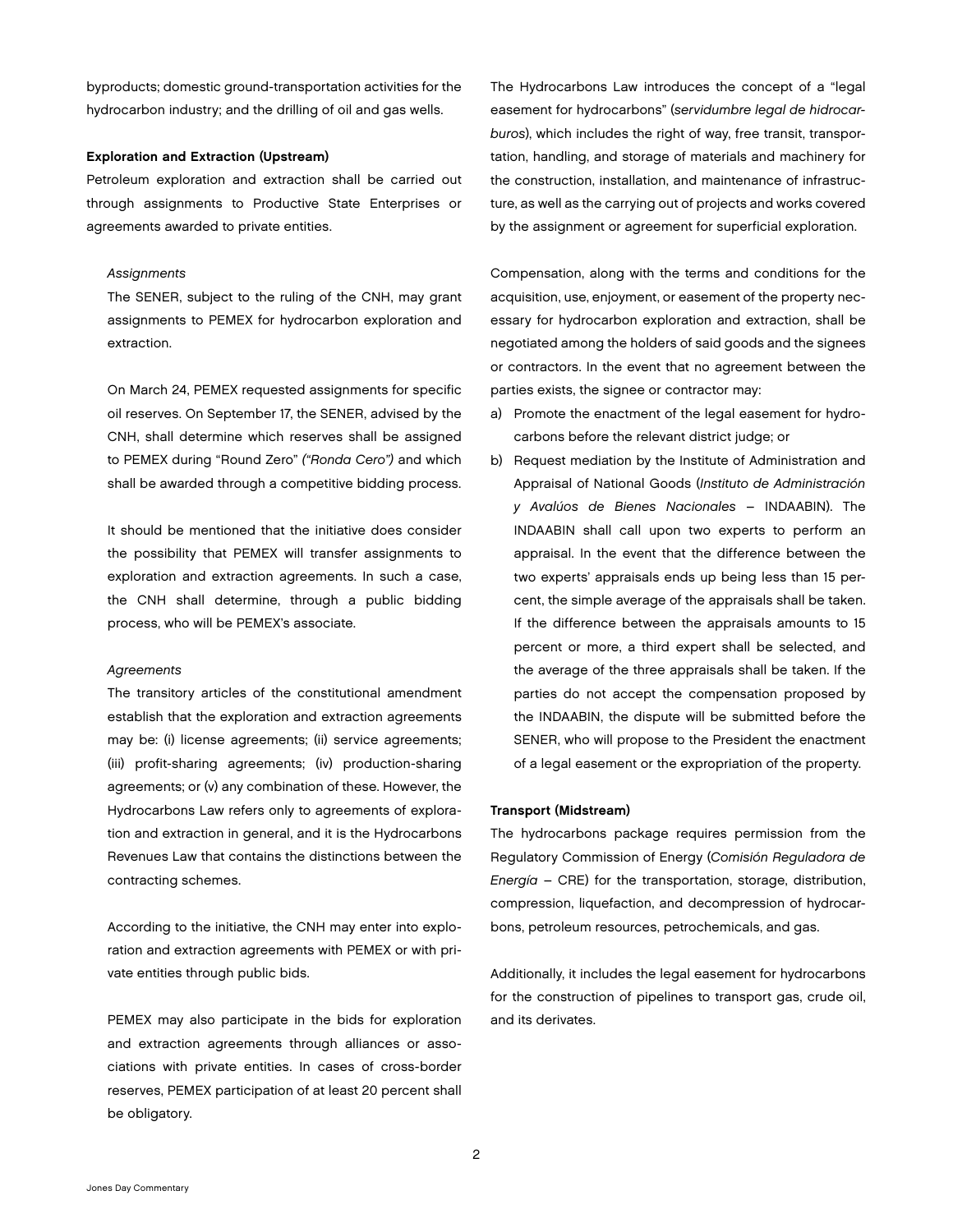### Refining and Processing of Gas and Petrochemicals (Downstream)

The SENER's permission is required for the treatment and refining of petroleum; the processing of natural gas; and the export and import of hydrocarbons, liquefied petroleum gas, petroleum resources, and petrochemicals.

### *Commercialization and Selling to the Public*

Permission is not required for the commercialization of hydrocarbons, liquefied petroleum gas, petroleum resources, and petrochemicals, including the sale of gasoline and diesel fuel. Nevertheless, prices shall be regulated by the Ministry of Finance and Public Credit (*Secretaría de Hacienda y Crédito Público* – SHCP) through 2020.

Those who, on the date that the initiative comes into effect, engage in the transport, storage, distribution, and public selling of these commodities without the corresponding permission of the CRE or the SENER may continue carrying out said activities, provided that they request and obtain provisional permission within the three-month period following the initiative's coming into effect. This permission shall be valid for one year.

The transitory articles of the Hydrocarbons Law include a transition period for price deregulation, which will extend until January 10, 2020. During 2014, the maximum prices for unleaded gasoline, premium gasoline, and diesel fuel will increase by 9, 11, and 11 cents, respectively, per month. From January 1, 2015, to December 31, 2019, the maximum prices shall be adjusted monthly by the SHCP.

Permission for selling gasoline and diesel fuel to the public may be granted by the CRE after January 1, 2017. After this date, PEMEX may not subject the supply of gasoline and diesel fuel to the condition of entering into franchise agreements.

Until December 31, 2018, permission to import gasoline and diesel fuel shall be granted only to PEMEX. On and after January 1, 2019, permission may be granted to anyone capable of fulfilling the requirements established by the Hydrocarbons Law.

# **Electricity**

The electrical amendment package includes the creation of the Electric Industry Law. In conformity with the constitutional amendment, planning and control of the national electricity system, as well as the transmission and distribution of electricity as a public service, will continue to be governed by the state, but the electrical energy generation sector will be opened up to private investment.

The initiative seeks to create competition and to lower prices within the sector, as well as to drive the transition to clean energy. This measure is part of Mexico's effort to comply with the country's commitment to generate 35 percent of its electricity by means of renewable sources by 2024.

The National Center of Energy Control (*Centro Nacional de Control de Energía* – CENACE) will become a decentralized public entity of the Federal Public Administration in charge of programming the national electricity system, including the planning and control, as well as the operation, of the wholesale electricity market. Transmission and distribution will remain the responsibility of the Federal Electricity Commission (*Comisión Federal de Electricidad* – CFE).

Additionally, the package defines "Qualified Users," who can buy electricity from generators, as well as "Traders," who would operate within the wholesale electricity market.

It should be mentioned that a legal easement has also been created for the development of electrical-industry activities and that the occupation or superficial easement of the necessary property for the development of said activity is considered to be of public utility.

Finally, the package provides for the creation of pollution emission and clean-energy certificates, the operation of which shall be legislated in supplementary provisions.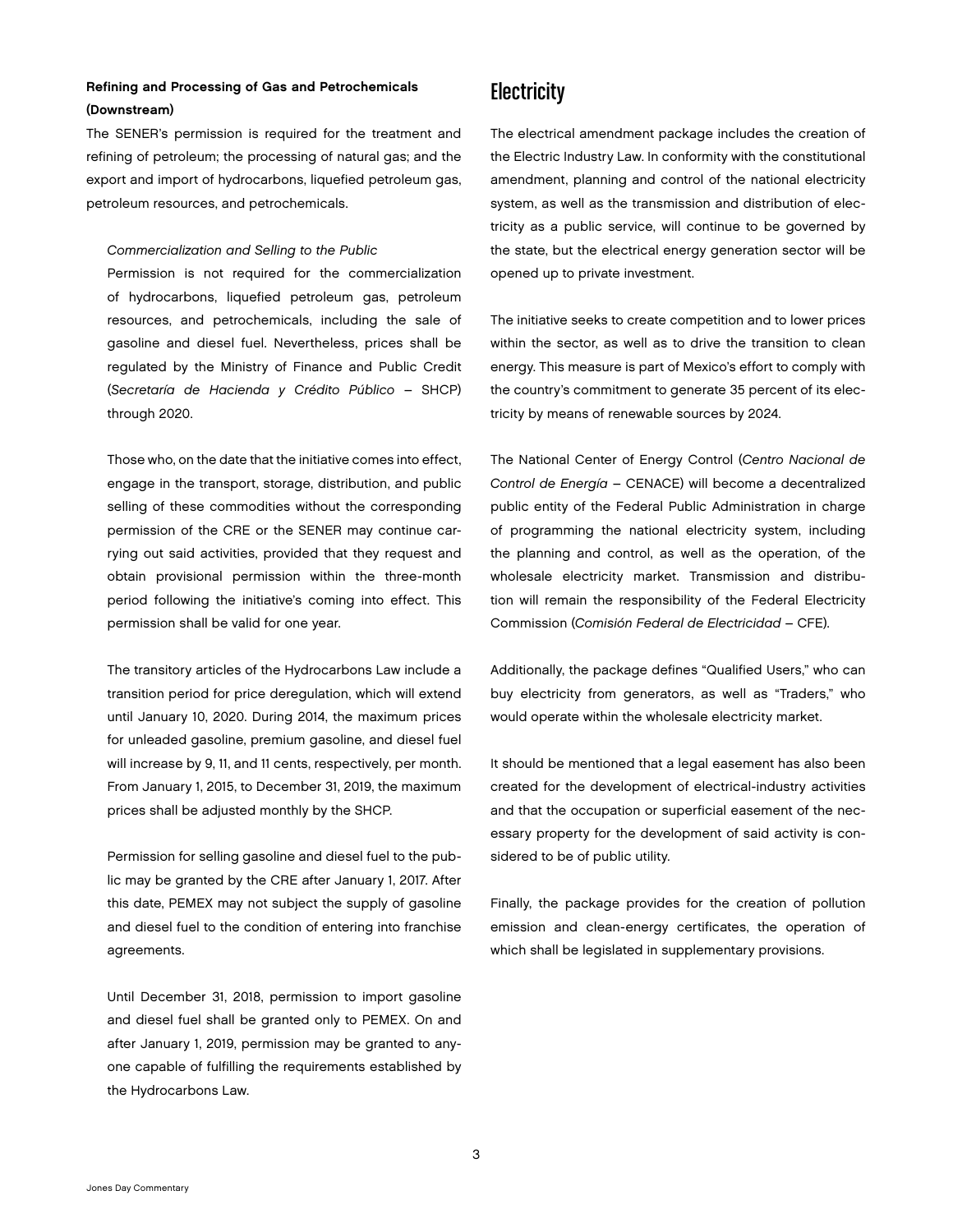# Geothermal Energy

The geothermal energy package sets forth the enactment of the Geothermal Energy Law, as well as amendments to the National Waters Law. This initiative seeks to develop Mexico's geothermal potential by creating a legal framework that regulates the exploration for and use of geothermal reserves in accordance with environmental principles.

The initiative defines the concept of "geothermal water," separating it from the general provisions applicable to the national waters. In cases involving hydrothermal reserves, the SENER shall turn the file over to the National Water Commission. In turn, the commission shall issue the concession for the use of geothermal water, which must be re-injected into the geothermal region, with the aim of maintaining the reserve's sustainability.

It should be mentioned that geothermal reserves are considered to be of preferential public utility with regard to any other subsoil use (with the exception of that of hydrocarbons), for which the temporary occupation, easement, or expropriation of the necessary property for the development of said activity shall proceed. Similarly, the law considers the rights regarding subproducts that might be discovered in the course of exploring for and extracting geothermal resources to be preferential, as well as the framework to transfer the rights and obligations contained in the respective deeds.

# The National Agency for Industrial Safety and the Protection of the Environment of the Hydrocarbon Sector

This package provides for the creation of the Law of the National Agency for Industrial Safety and the Protection of the Environment of the Hydrocarbon Sector (*Agencia Nacional de Seguridad Industrial y de Protección al Medio Ambiente del Sector Hidrocarburos* – ANSIPASH). The ANSIPASH is a decentralized entity of the Ministry of the Environment and Natural Resources, which shall act in coordination with the Ministry of Labor and Social Welfare, the Ministry of the Navy, the Ministry of Energy, and the Ministry of the Interior.

The ANSIPASH shall be in charge of developing standards and regulations applicable to the hydrocarbon sector that pertain to industrial and operative safety and the protection of the environment. It shall issue authorizations, permits, and licenses concerning environmental matters applicable to that sector, overseeing compliance and imposing appropriate penalties. The ANSIPASH has been conceived as an entity of management, as well as one of inspection and exclusive oversight for the sector.

# Coordinated Regulatory Energy Entities

This package establishes the Law of the Coordinated Regulatory Energy Entities, as well as amendments to the Law of the Federal Public Administration.

The Law of the Coordinated Regulatory Energy Entities will regulate the organic elements of the CNH and the CRE, while the Hydrocarbons Law, the Electric Industry Law, and the Geothermal Energy Law will establish the obligations, powers, and attributes of the CNH and the CRE.

The Coordinated Regulatory Energy Entities shall have technical, operative, and management autonomy, as well as financial autonomy derived from the collection of government fees and charges. They shall have a governing body made up of seven commissioners assigned by the Mexican Senate, each of whom will be selected from a triad proposed by the President.

The Energy Coordinating Council will also be created, comprising the head of the SENER, the presidents of the CNH and the CRE, and the general directors of CENEGAS and CENACE.

# Productive State Enterprises

The package for Productive State Enterprises will enact a new *Petróleos Mexicanos* Law and the Federal Electricity Commission Law, as well as amendments to the Federal Law of Semi-Public Entities; the Law of Acquisitions, Leasing, and Public-Sector Services; and the Law of Public Works and Related Services.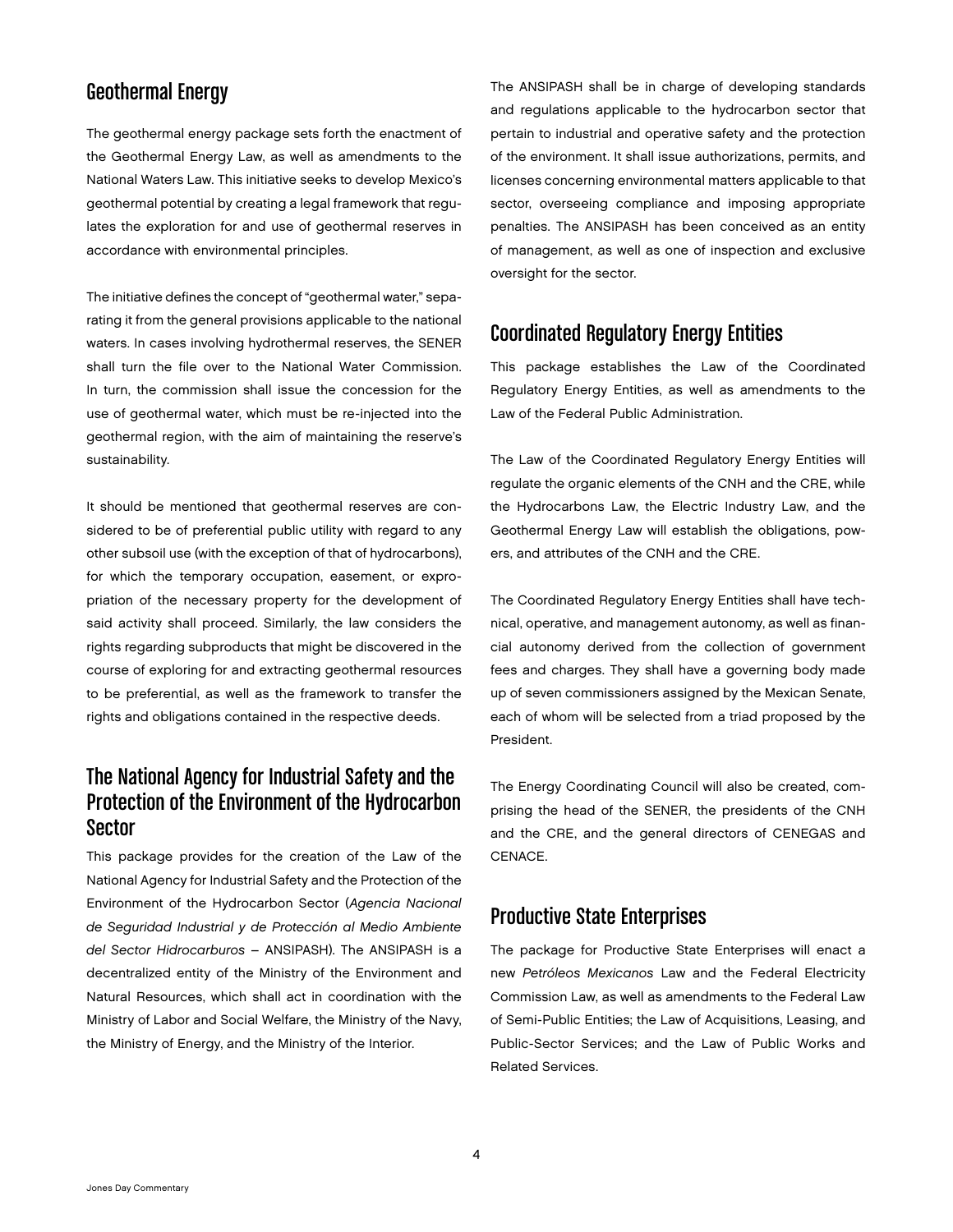The objective of the initiative is to create Productive State Enterprises of an entrepreneurial nature, governed by commercial laws, and to homologate the provisions for the publicity of information with the provisions of the Stock Exchange Law, even when these enterprises are not listed on the stock exchange.

This initiative establishes that PEMEX shall be administered by a board of administration made up of five government advisors (among whom shall be the heads of the SENER and the SHCP) and five independent advisors.

Similarly, the package proposes to restructure PEMEX as a holding company with two subsidiaries: a primary-production subsidiary (responsible for gas processing, exploration, and extraction) and an industrial-transformation subsidiary (responsible for refining and petrochemicals).

In turn, the CFE will be administered by a board of administration made up of five government advisors (among whom shall be the heads of the SENER and the SHCP), one advisor from the union, and four independent advisors.

Likewise, the restructuring of the CFE as a holding company with several subsidiaries has been proposed, with one transmission subsidiary, one or more generation subsidiaries, and eight subsidiaries in charge of distribution.

# Fiscal

The "fiscal package" of the secondary laws (which is made up primarily of the Hydrocarbon Revenues Law) regulates the following: (i) the general rules applicable to the compensation that shall be paid in the agreements covered in the Hydrocarbons Law (for fiscal purposes, the compensation amounts do not qualify as contributions, and the businesses or entities which provide the service shall be subject to the general fiscal scheme established in the Income Tax Law); (ii) the government fees that the signees shall pay for the projects which might be directly assigned to them (for fiscal purposes, the government fees do qualify as contributions); and (iii) certain fiscal rules that are specific to these projects, such as special depreciation rules or hypotheticals for the generation of a permanent establishment.

## Budget

The budget package includes amendments to the Federal Law of Budgeting and Financial Responsibility and the General Law of Public Debt, with the aim of adjusting the existing legal framework to the modifications proposed in the amendment; in general terms, this package deals with the handling of petroleum revenue, the transformation of the CFE and PEMEX into Productive State Enterprises, and the new budget and debt scheme proposed for said enterprises.

In accordance with the proposed amendments to the General Law of Public Debt, direct or contingent liability obligations derived from financial credits granted to Productive State Enterprises are considered public debt.

Nevertheless, Productive State Enterprises shall be in charge of the management and handling of their obligations. Once a year, each such enterprise shall send its global funding proposal to the SHCP so that it might be incorporated into a specific paragraph of the initiative of the Law of Revenue of the Federation, to be submitted before the Federal Congress.

Similarly, Productive State Enterprises may negotiate and execute funding agreements without the authorization of the SHCP. The board of administration of each of the Productive State Enterprises will rule on the general terms and conditions of said obligations.

It should be mentioned that said obligations do not constitute obligations guaranteed by the Mexican government, and they may not be guaranteed with the hydrocarbons located underground or with shares of Productive State Enterprises or their subsidiaries.

# The Mexican Petroleum Fund for Stabilization and Development

The enactment of the Law of the Mexican Petroleum Fund for Stabilization and Development has been proposed as a means of receiving and administering resources derived from exploration and extraction assignments and agreements, with the aim of improving long-term savings and the management of resources driving investment in the hydrocarbon sector.